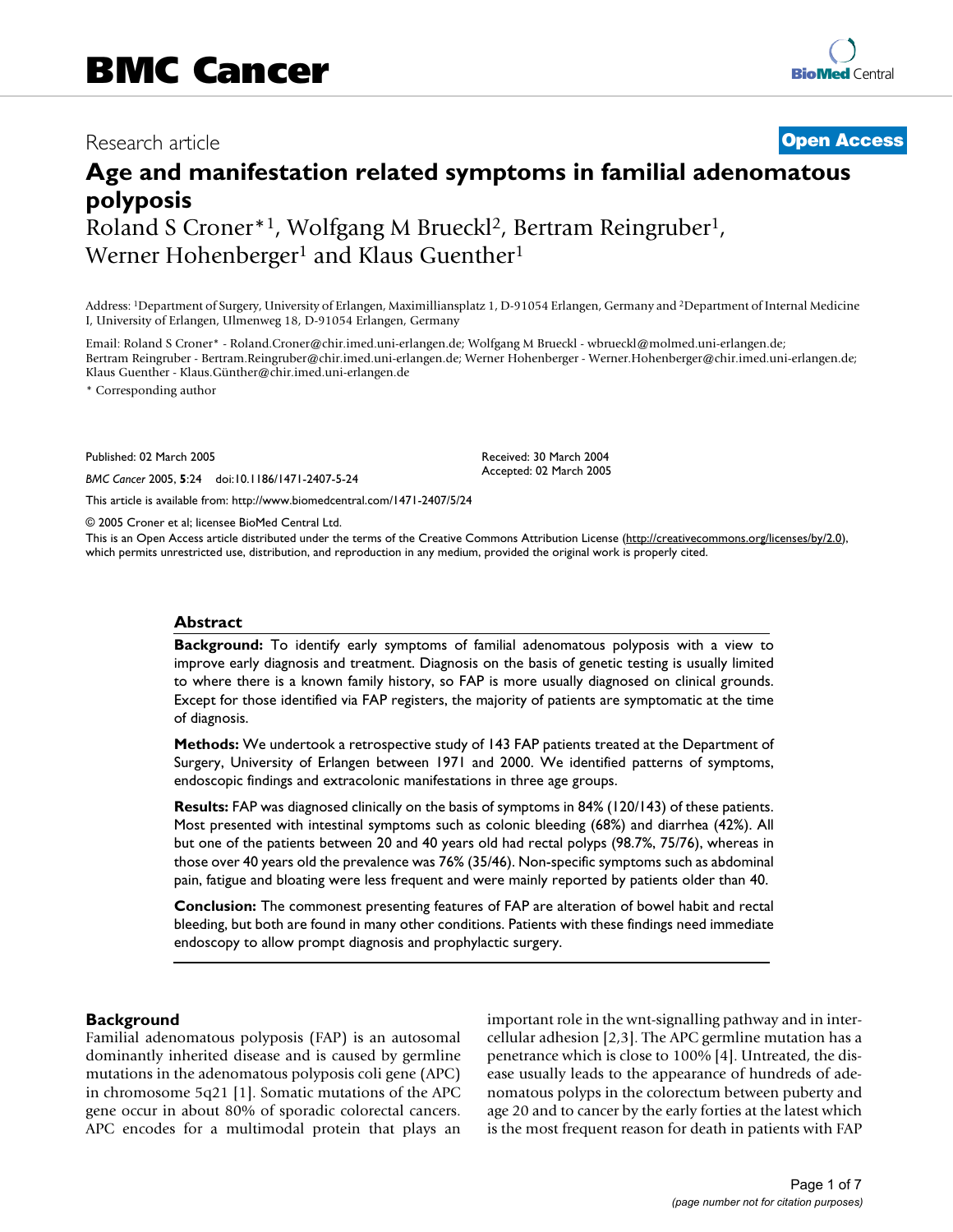[5]. Attenuated forms of FAP (AFAP) are variations in phenotype. AFAP with less than 100 adenomatous polyps is diagnosed at a mean age of 44 years, and cancer is diagnosed at a mean age of 56 years [6]. Congenital hypertrophy of retinal pigment epithelium, upper gastrointestinal polyps, desmoid tumors, adrenal adenomas and osteomas are extracolonic FAP phenotypic features whose expression depends upon the mutated region of the APC gene [7-11].

The incidence of FAP is approximately 1 in 8000 [12]. Early detection, prophylactic surgery and lifelong surveillance are essential to prevent the development of colorectal cancer [13]. When an index patient is newly diagnosed in a center with an established FAP register, screening of family members with molecular diagnostics is carried out as a matter of routine and can detect the condition before the development of symptoms. It is rare for patients outside this system to be diagnosed prior to the development of symptoms. Also in patients with spontaneous new mutations of the APC gene, early clinical diagnosis can increase their descendants' chance of survival. Lack of awareness and the absence of systematic family screening may cause diagnosis to be delayed in patients at risk of inherited colorectal cancer [14]. According to the literature, new mutations occur in 25% of all FAP cases and this predominantly young patient population is burdened with a high risk of colorectal cancer. It is therefore desirable that there are defined clinical algorithms for detecting the characteristic clinical signs of FAP, ideally within a multidisciplinary setting in which patients are entered on an FAP register.

In a retrospective analysis, we evaluated all clinical symptoms of FAP prior to surgery. We categorized these according to patient age and into colorectal and extracolonic manifestations of the disease. Our aim was to detect specific characteristics in each age group which could lead to an early clinical diagnosis and prevent the development of colorectal cancer.

# **Methods**

## *Definition*

The diagnosis of FAP was established clinically if more than 100 polyps were detected endoscopically in the colorectum.

## *Patient population*

Between 1971 and 2000, we registered 157 patients (66 women, 85 men, 6 unknown) with an endoscopic diagnosis of FAP. The mean age at primary diagnosis was 34 (± 15 SD) years with a range of 5 to 73 years. In 151 cases, surgery was performed. Sixty-seven patients had colectomy with ileorectal anastomosis, 55 patients underwent restorative proctocolectomy with ileal pouch-anal anastomosis, and 10 had proctocolectomy with an end-ileostomy. Nineteen patients underwent various other surgical procedures. Presently, 83 patients remain alive and 28 patients have been lost to follow-up. Forty patients are known to have died: 20 of colorectal cancer, 5 due to desmoid tumors, 10 of other causes and 5 for unknown reasons.

A predominant early symptom could be defined and documented in 143 patients. Family screening revealed that 29 of these patients had affected relatives, while no FAP was detected in the families of the remaining 114 patients.

## *Evaluation of symptoms*

The predominant symptoms of FAP were analyzed and documented retrospectively in all 143 cases. The entire patient population was divided into three age groups according the time of primary diagnosis: less than 20, 20 to 40, and more than 40 years of age. Abdominal pain, pain during defecation, bloating, fatigue and loss of weight were categorized as non-specific symptoms (figure 1). Colonic bleeding, anemia, mucous discharge, diarrhea, paradoxical diarrhea and constipation were categorized as bleeding and stool disorders (figure 2).

## *Evaluation of colorectal and extracolonic manifestations*

The endoscopic reports were obtained and the pattern of polyps in the colorectum was divided into several groups: no rectal polyps, less than 10 rectal polyps, 10–100 polyps, and more than 100 polyps. We recorded the prevalence of carcinoma at the primary FAP diagnosis (table [1\)](#page-3-0). In addition, we documented any extracolonic manifestations of FAP: desmoid tumors (abdominal wall, mesenteric, retroperitoneal), gastric polyps, duodenal polyps and polyps of the small bowel (table [2](#page-4-0)).

## *Data presentation*

The relative prevalence of symptoms in each age group is shown in figures 1 and 2. Molecular findings are grouped according to the mutations detected in the APC gene (table [3](#page-4-1)). Colorectal and extracolonic manifestations at primary diagnosis are presented for each of the recorded symptoms. Values in brackets indicate the percentage of affected patients in each subgroup (tables [1](#page-3-0) and [2](#page-4-0)).

## **Results**

## *Age and symptoms*

The diagnosis of FAP was made on the basis of clinical symptoms in 66% of patients (94/143). Diagnosis was incidental in 6% (9/143) and the reasons are unknown in 8% (11/143).

Most patients (53%, 76/143) were between 20 and 40 years of age at primary diagnosis, of whom 75% (58/76) had symptoms. 32% (46/143) of our patients were older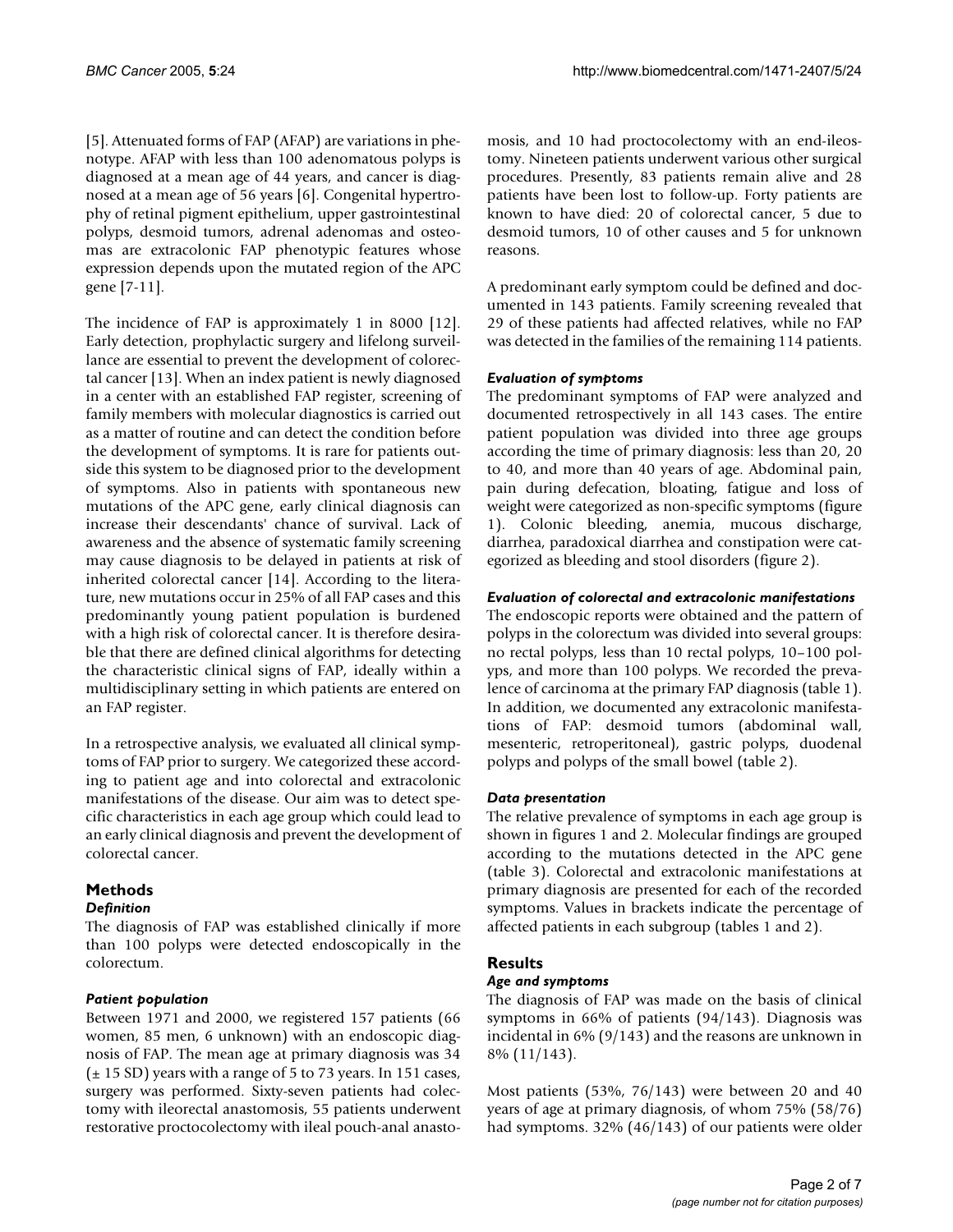

#### Figure 2

"Bleeding and stool disorders" on primary diagnosis of FAP  $(n = 143$  patients, realtive values regarding the corresponding subgroup of age)

than 40 years at primary diagnosis, of whom 65% (30/46) had symptoms. Only 15% of patients (21/143) were less than 20 years old at diagnosis. Within this group five patients were under 10 years old. Only 33% (7/21) of patients under 20 years presented with symptoms.

#### *Molecular diagnostics*

Table [3](#page-4-1) shows the results of molecular diagnostics in 42 patients (42/143, 29%). These were carried out in 43% (9/21) of patients less than 20 years old, 28% (21/76) of patients 20–40 years old and 26% (12/46) of patients over 40 years of age. Eighteen out of 42 mutations in the APC gene (42.9%) were detected in exon 15, six (14.3%) were detected in exon 14, and six (14.3%) in exon 5. Exon 3 and exon 10 showed one mutation each (1/42, 2.3%).

#### *Colorectal manifestations at primary diagnosis of FAP*

Table [1](#page-3-0) shows the colorectal findings at primary diagnosis, when 63% (90/143) of our patients had more than 100 polyps in the colon and 67% (96/143) between 10 and 100 polyps in the rectum. Among the patients



#### Figure 1



younger than 20 years, 57% (12/21) had more than 100 colonic polyps and 67% (14/21) had between 10 and 100 rectal polyps. Patients between the age of 20 and 40 years had the highest prevalence of rectal polyps. In 79% (60/ 76) of this age group 10–100 rectal polyps could be detected and only 1.3% (1/76) had no rectal polyps. Among patients over 40 years of age, 24% (11/46) had no rectal polyps but 63% (29/46) had more than 100 colonic polyps.

Carcinomas of the colon were detected in 17% (25/143) and rectal carcinomas in 12% (17/143). No patient younger than 20 years had developed colorectal cancer. In the group between 20 and 40 years old, rectal carcinoma was detected in 21% (10/76) and colon carcinoma in 17% (13/76). In patients older than 40 years of age, 15% (7/143) had rectal carcinoma and 50% (23/46) had colonic carcinoma.

#### *Extracolonic manifestations at primary diagnosis of FAP*

Table [2](#page-4-0) shows the extracolonic manifestations at primary diagnosis. Information about the absence or presence of desmoid tumors of the abdominal wall and the mesenterium was aviable in 119 patients and about retroperitoneal desmoids in 143 patients. Desmoid tumors of the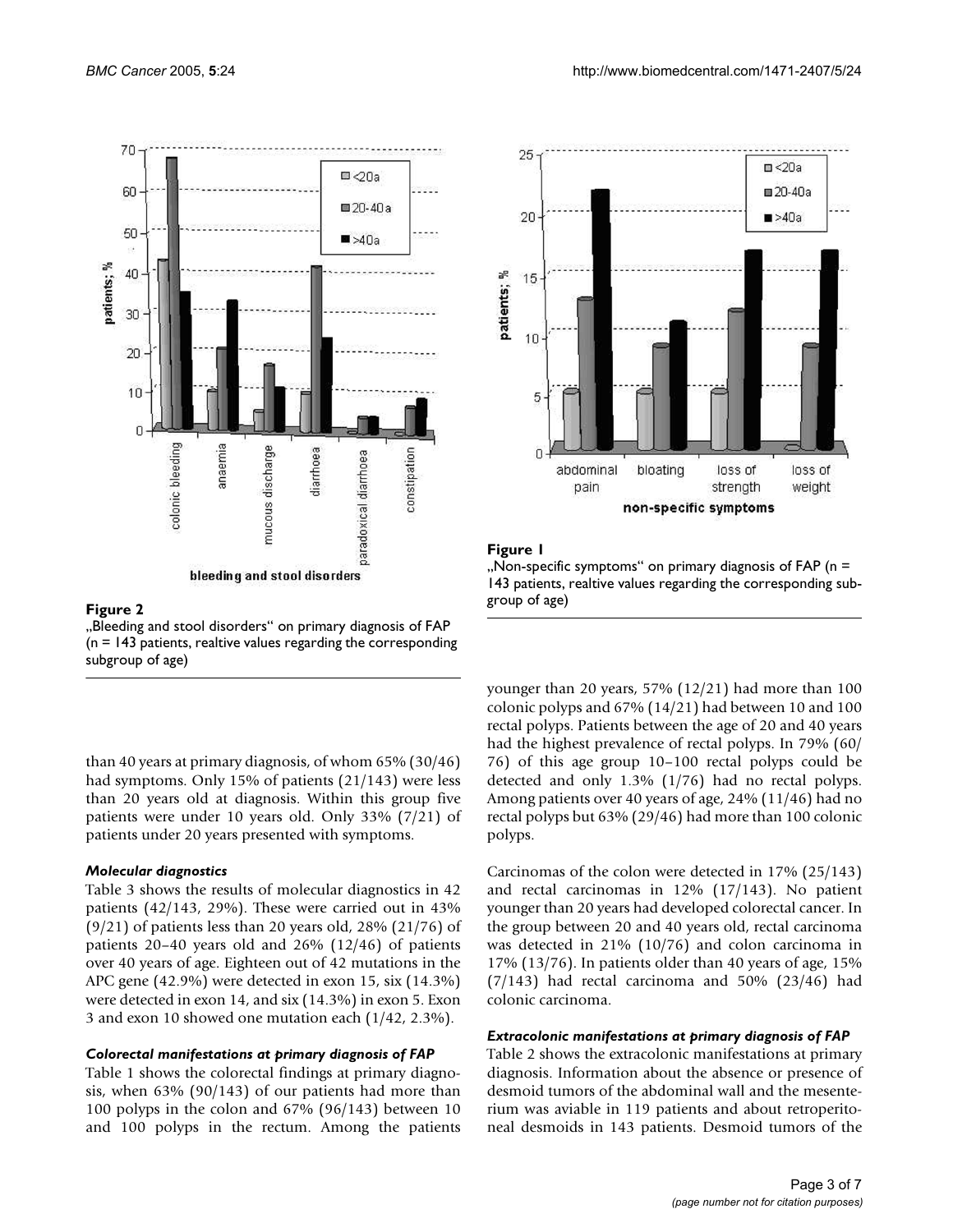|                    | colon         |       |             |        |                 |        | rectum          |        |            |        |               |        |                 |        |
|--------------------|---------------|-------|-------------|--------|-----------------|--------|-----------------|--------|------------|--------|---------------|--------|-----------------|--------|
|                    | 10-100 polyps |       | >100 polyps |        | carcinoma       |        | no polyps       |        | <10 polyps |        | 10-100 polyps |        | carcinoma       |        |
|                    | n             | (%)   | n           | $(\%)$ | n               | $(\%)$ | n               | $(\%)$ | n          | $(\%)$ | n             | $(\%)$ | n               | $(\%)$ |
| total patients     |               | (100) | 90          | (100)  | 36              | (100)  | $\overline{14}$ | (100)  | 25         | (100)  | 96            | (100)  | 17              | (100)  |
| fecal occult blood | 3             | (43)  | 81          | (90)   | 22              | (61)   | 7               | (50)   | 14         | (56)   | 61            | (64)   | $\overline{14}$ | (82)   |
| colonic bleeding   | 2             | (29)  | 72          | (80)   | $\overline{17}$ | (47)   | 4               | (29)   | 12         | (48)   | 56            | (58)   | $\overline{13}$ | (76)   |
| diarrhoea          |               | (14)  | 44          | (49)   | 16              | (44)   |                 | (7)    | 6          | (24)   | 37            | (39)   | П               | (65)   |
| anemia             | 3             | (43)  | 30          | (33)   | 16              | (44)   | 4               | (29)   | 4          | (16)   | 25            | (26)   | 6               | (35)   |
| abdomial pain      | 2             | (29)  | 19          | (21)   | $\mathbf{H}$    | (31)   |                 | (7)    | 6          | (24)   | 14            | (15)   | 3               | (18)   |
| loss of strength   | 2             | (29)  | 16          | (18)   | $\mathsf{L}$    | (31)   | 2               | (14)   | 2          | (8)    | 14            | (15)   | 4               | (24)   |
| loss of weight     |               | (14)  | 14          | (16)   | 6               | (17)   |                 | (7)    | 3          | (12)   | $\mathbf{H}$  | (11)   | 5               | (29)   |
| mucous discharge   | 2             | (29)  | 17          | (19)   | 7               | (19)   |                 | (7)    | 3          | (12)   | 15            | (16)   | 2               | (12)   |
| bloating           | 2             | (29)  | Н           | (12)   | 6               | (17)   |                 | (7)    | 3          | (12)   | 9             | (9)    | 2               | (12)   |
| constipation       | $\,$          | ٠     | 9           | (10)   | 2               | (6)    |                 | (7)    | 3          | (12)   | 5             | (5)    | 3               | (18)   |
| paradox diarrhoea  |               |       | 5           | (6)    |                 | (3)    | ۰               | -      |            | (4)    | 4             | (4)    | 2               | (12)   |

<span id="page-3-0"></span>Table 1: "Bleeding and stool disorders", "non-specific symptoms" and related colorectal manifestations on the primary diagnosis of **FAP (n = 143, values in brackets are relative values)**

abdominal wall were detected in 7% (8/119), mesenteric desmoids in 11% (13/119) and retroperitoneal desmoids in 4% (5/143). Information about the absence or presence of gastric gland polyps was aviable in 84 patients, about duodenal polyps in 79 and about polyps of the small bowel in 32 patients. Gastric gland polyps were found in 46% (39/84), duodenal polyps in 33% (26/79) and polyps of the small bowel in 22% (7/32).

No patients younger than 20 years suffered from desmoid tumors, but in 20% (3/15) gastric gland polyps and in 13% (2/15) duodenal polyps were discovered. The highest incidence of desmoid tumors (29%, 18/62) was found in the group between 20 and 40 years of age (8% abdominal wall, 15% mesenteric, 5% retroperitoneal). In two cases within this age group the diagnosis of FAP was incidental because the patient presented with a desmoid tumor of the abdominal wall. In patients between 20 and 40 years, gastric gland polyps were detected in 52% (27/ 52), duodenal polyps in 31% (16/52) and polyps of the small bowel in 14% (4/29). Only 14% (5/36) of patients older than 40 years had desmoid tumors at primary diagnosis of FAP (8% abdominal wall, 8% mesenteric, 2% retroperitoneal). And in this age group 53% (9/17) had gastric gland polyps, 67% (8/12) had duodenal polyps.

## *Non-specific symptoms at primary diagnosis of FAP*

The commonest non-specific symptom was abdominal pain, found in 16% (21/129) of patients. It was most common in patients between 40 and 50 years of age, 30% of whom had abdominal pain as predominant symptom (6/20, figure 1). Abdominal pain occurred in 21% (19/ $\sigma$ 90) – 31% (11/36) of patients with the predominant manifestation in the colon, 15% (14/96) – 24% (6/25) of patients with rectal predominance and 43% (3/7) with polyps of the small bowel (tables [1](#page-3-0) and [2\)](#page-4-0). Fatigue was reported by 14% (18/130), loss of weight by 12% (15/ 125), and bloating by 10% (13/130). Pain during defecation was only described in 0.8% (1/130). Most patients who developed these symptoms were between 40 and 50 years old. Fatigue was related to colon carcinomas in 31%  $(11/36)$  and in 29%  $(2/7)$  to a predominant manifestation in the colon, in 29% (2/7) to polyps of the small bowel and in 27% (7/26) to duodenal polyps. Bloating had the highest association to 10–100 colon polyps, which was 29% (2/7), and to colon carcinomas which was 17% (6/36). Loss of weight showed a correlation to carcinomas of the rectum in 29% (5/17), carcinomas of the colon in 17% (6/36), polyps of the small bowel in 29% (2/7) as well as to duodenal polyps in 23% (6/26) (table [1,](#page-3-0) [2](#page-4-0)).

It has to be mentioned that most of our patients had no non-specific symptoms on primary diagnosis of FAP, i.e. no abdominal pain (76%, 108/143), no fatigue (78%, 112/143), no loss of weight (77%, 110/143), no bloating (82%, 117/143) and no pain during defecation (90%, 129/143).

## *Bleeding and stool disorders at primary diagnosis of FAP*

In 59% (84/143) tests for fecal occult blood were positive. Microscopic bleeding was detected in 72% (55/76) of patients between 20 and 40 years old and 50% (23/46) of patients older than 40 years of age. In 90% (81/90) more than 100 colon polyps, in 82% (14/17) rectal carcinomas, in 61% (22/36) colon carcinomas, in 73% (19/26) duodenal polyps and in 72% (28/39) gastric gland polyps could be detected in association to fecal occult blood.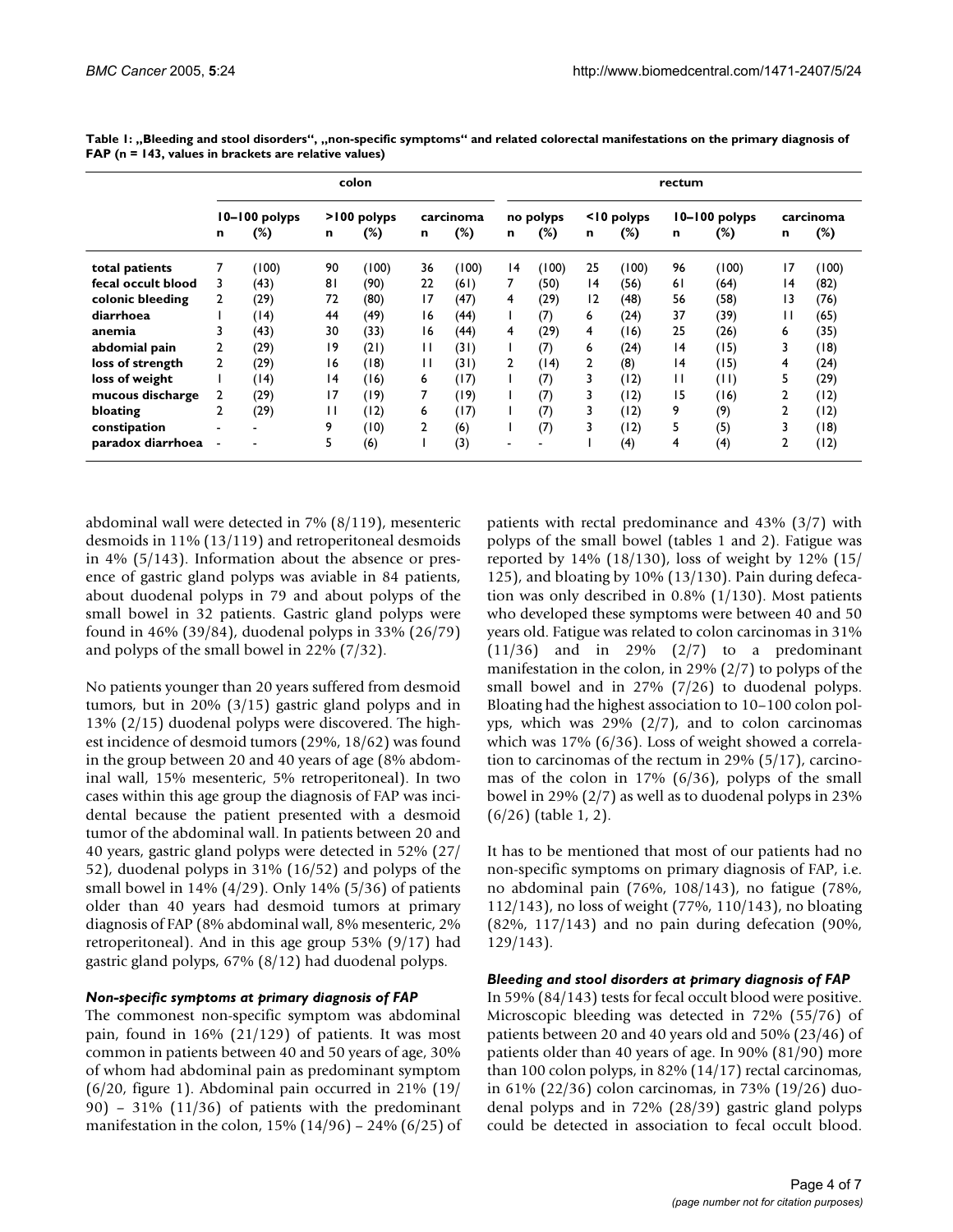|                    | desmoid                  |                |            |       |                 |       |                 | gastric<br>polyps |    | duodenal<br>polyps |   | small<br>bowel<br>polyps |  |
|--------------------|--------------------------|----------------|------------|-------|-----------------|-------|-----------------|-------------------|----|--------------------|---|--------------------------|--|
|                    |                          | abdominal wall | mesenteric |       | retroperitoneal |       |                 |                   |    |                    |   |                          |  |
|                    | n                        | $(\%)$         | n          | $(*)$ | n               | (%)   | n               | $(\%)$            | n  | $(\%)$             | n | $(\%)$                   |  |
| total patients     | 8                        | (100)          | 13         | (100) | 5               | (100) | 39              | (100)             | 26 | (100)              |   | (100)                    |  |
| fecal occult blood | 4                        | (50)           | 9          | (69)  | 4               | (80)  | 28              | (72)              | 19 | (73)               | 4 | (57)                     |  |
| colonic bleeding   | 4                        | (50)           | 9          | (69)  | 4               | (80)  | 25              | (64)              | 15 | (58)               | 2 | (29)                     |  |
| diarrhoea          | 3                        | (38)           | 4          | (30)  |                 | (20)  | 16              | (41)              | 12 | (46)               | 3 | (43)                     |  |
| anemia             | 2                        | (25)           |            | (8)   | ٠               |       | $\overline{10}$ | (26)              | 9  | (35)               | 4 | (57)                     |  |
| abdomial pain      | $\overline{\phantom{a}}$ |                |            |       |                 |       | 8               | (21)              | 6  | (23)               | 3 | (43)                     |  |
| loss of strength   |                          | (13)           | ۰          | -     | ٠               |       | 7               | (18)              |    | (27)               | 2 | (29)                     |  |
| loss of weight     |                          |                |            |       | -               |       | 5               | (12)              | 6  | (23)               | 2 | (29)                     |  |
| mucous discharge   |                          |                | 5          | (39)  |                 | (20)  | 7               | (18)              | 5  | (19)               |   | (14)                     |  |
| bloating           |                          |                |            |       | ٠               |       | 4               | (10)              | 3  | (12)               |   | (14)                     |  |
| constipation       |                          |                |            |       | ٠               |       |                 | (3)               |    | (4)                |   |                          |  |
| paradox diarrhoea  | $\sim$                   |                |            |       | ٠               |       |                 |                   |    | (4)                |   |                          |  |

<span id="page-4-0"></span>Table 2: "Bleeding and stool disorders", "non-specific symptoms" and related extracolonic manifestations on primary diagnosis of **FAP (n = 143, values in brackets are relative values)**

Colonic bleeding as an early symptom was present in 52%  $(74/143)$ . This was found in 68%  $(52/76)$  of patients between 20 and 40 years old and in 35% (16/46) of patients older than 40 years. Colonic bleeding was found in 80% (72/90) of patients with more than 100 colon polyps, 82% (14/17) of patients with rectal carcinoma, 64% (61/96) of patients with 10–100 rectal polyps, 64% (25/ 39) of patients with gastric gland polyps and 64% (25/39) of those with duodenal polyps. 23% (33/143) of our patients suffered from anemia, 21% (16/76) of patients between 20 and 40 years, and 17% (8/46) of patients older than 40 years of age. Anemia was found in 44% (16/ 36) of patients with colon carcinoma, 35% (11/17) of patients with rectal carcinoma and 43% (3/7) of those with polyps of the small bowel. Diarrhea was reported in 31% (45/143). 42% (32/76) of patients between 20 and 40 years but only in 24% (11/46) older than 40 years suffered from this symptom. Diarrhea showed an association to rectal carcinomas in  $65\%$  (11/17), more than 100 colon polyps in 49% (44/90), duodenal polyps in 46%  $(12/26)$  and polyps of the small bowel in 43%  $(3/7)$ (tables [1](#page-3-0) and [2](#page-4-0)). 13% (19/143) of the patients reported mucous stools,  $6\%$  (9/143) constipation and 3% (5/143) alternating bowel habit. These were the least frequent stool and bleeding disorders in our sample (figure 2).

## **Discussion**

Most patients with FAP (80%) will be detected by more or less specific symptoms of colorectal disorders which lead to further diagnostic evaluation. Prior to the mid-nineties, when there was no FAP register, families of patients with FAP underwent no routine molecular screening, nor any

<span id="page-4-1"></span>**Table 3: Distribution of age related mutations in the APC gene exons of patients which underwent molecular diagnostics (n = 42)**

|         |                | age; years     |     |                |      |
|---------|----------------|----------------|-----|----------------|------|
|         | $20$           | $20 - 40$      | >40 | n              | %    |
| Exon I  |                |                |     |                |      |
| Exon 2  |                |                |     |                |      |
| Exon 3  |                |                | ı   | ı              | 2.3  |
| Exon 4  |                | 2              |     | 3              | 7.1  |
| Exon 5  | 2              | 3              |     | 6              | 14.3 |
| Exon 6  |                | $\overline{2}$ |     | $\overline{2}$ | 4.8  |
| Exon 7  |                |                |     |                |      |
| Exon 8  |                | ı              |     | $\overline{2}$ | 4.8  |
| Exon 9  |                |                |     |                |      |
| Exon 10 |                |                | ı   | ı              | 2.3  |
| Exon II |                |                |     |                |      |
| Exon 12 |                |                |     |                |      |
| Exon 13 |                | 3              |     | 3              | 7.I  |
| Exon 14 | $\overline{2}$ | 3              |     | 6              | 14.3 |
| Exon 15 | 5              | 7              | 6   | 18             | 42.9 |

further specific clinical surveillance. The diagnosis of FAP was verified in 29% of patients by molecular diagnostics, which became available for routine clinical use in the 1990s. The disperson of APC mutations in our study was similar to evaluations concerning other patient populations [15]. Our study also demonstrates the importance of clinical FAP registers, with systematic family screening to identify presymptomatic carriers with APC gene mutations [16,17]. Recent evaluations of physicians' awareness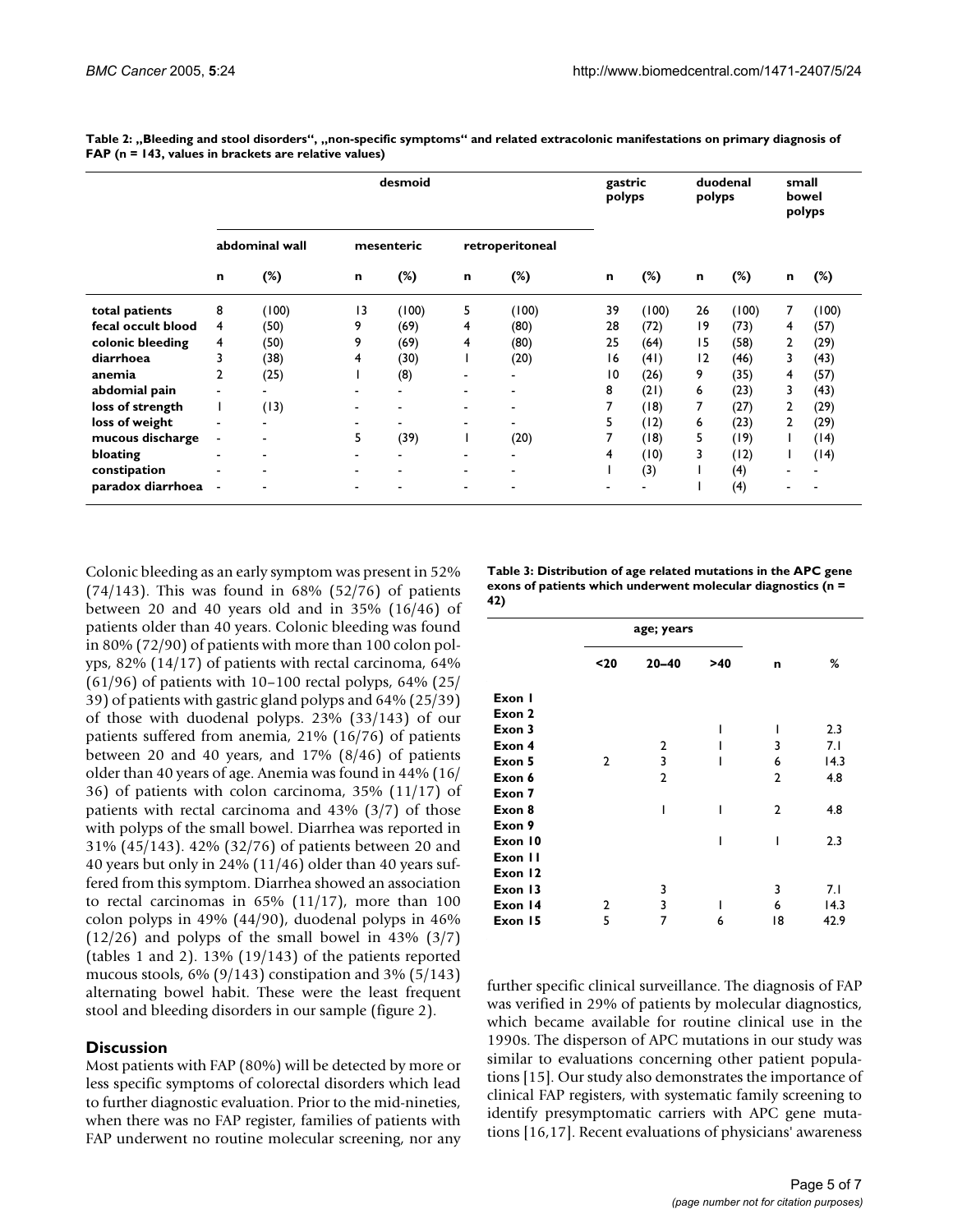of genetic tests for inherited colorectal cancer showed a need for information concerning the availability and appropriate use of these tests [18]. In principle, genetic testing of index patients and their offspring can be carried out without using a register, but the lack of awareness and possibly the financial costs prevent an effective application of existing knowledge and expertise.

Most patients in our hospital were diagnosed between age 20 and 40 (53%). In 75% (57/76) the diagnosis was made clinically. They mainly presented with fecal occult blood (50%), colonic bleeding (68%) and diarrhea (42%). Rectal polyps were present in 98.7% of patients in this age group. For this reason rectoscopy, which is widely available, should be the first-line investigation in symptomatic patients younger than 40 years of age. Complete colonoscopy should be supplemented if symptoms persist without diagnostic findings during rectoscopy. Some patients presented with extracolonic manifestations such as desmoid tumors. They could be detected in 29% of patients between 20 and 40 years old. In two patients with desmoid tumors, FAP was diagnosed incidentally. In these cases especially, rectoscopy should be performed to exclude polyps. Generally, bleeding and stool disorders were found in cases with severe manifestations in the colon and rectum and colorectal carcinoma. There is an ongoing discussion concerning the benefit of colonoscopy vs. sigmoidoscopy for patients less than 40 years of age with non-acute rectal bleeding [19]. In terms of our findings, FAP in patients younger than 40 years old can certainly be diagnosed with rectoscopy or flexible sigmoidoscopy. As no rectal polyps could be detected in 24% of patients older than 40 years of age, and colon carcinoma was found in 50%, we propose colonoscopy in patients of this age who present with bleeding and stool disorders. Although fecal occult blood, colonic bleeding and diarrhea make a colorectal disease highly probable, they are not specific for FAP and are found in other gastrointestinal disorders such as inflammatory bowel disease, irritable bowel syndrome and malabsorption syndromes or infection, which must always be kept in mind [20-22].

Non-specific symptoms were less frequent and occurred in only 0.8–16% of our patients. They were associated with pronounced colorectal manifestations and many polyps of the upper gastrointestinal tract. Non-specific symptoms were commonest in patients over 40 years old. The incidence of colonic carcinoma was 42–50% in this age group. We conclude that non-specific symptoms can imply a pronounced manifestation of FAP which usually affects patients beyond 40 years of age [12]. Non-specific symptoms are present in other malignancies, endocrine or neuromuscular disorders as well [23-25].

In summary, we found no symptoms specific for FAP in our patient population. Yet it was possible to correlate several symptoms with disease in our age groups. In a few cases, extracolonic manifestations were the first noticeable changes. Due to their young age and mostly moderate symptoms, patients younger than 40 years of age with FAP are not easily identifiable in routine gastrointestinal practice. In all patients who present with the gastrointestinal symptoms we describe, the first diagnostic step should be rectoscopy, followed by complete colonoscopy to exclude FAP. Patients over 40 years old in whom inherited colorectal cancer is suspected, even without rectal manifestations, should generally undergo colonoscopy earlier than recommended for the general population. In patients of all age groups genetic testing should be recommended in order to allow presymptomatic testing in their sibs and offspring. Family members with positive tests and all persons at risk from families where the mutation could not be identified must be examined and monitored by clinical registers.

## **Competing interests**

The author(s) declare that they have no competing interests

## **Authors' contributions**

RC had the idea for the manuscript, carried out the statistical analysis, collected the details regarding molecular analysis and wrote the manuscript. WB gave information of several patients concerning molecular diagnostics and symptoms and has given final approval of the version to be published. BR checked the manuscript several times for grammer and spelling failures and was involved in revising it critically for important intellectual content. WH is the director of the Department of Surgery at the University of Erlangen where all patients included in the study were treated. He made the data collection of all patients possible. KG selected the patients and collected the symptoms of each patient. He has made substantial contributions to conception and design of the study. All authors read and approved the final manuscript.

## **References**

- 1. Matsumoto T, Lida M, Kobori Y, Mizuno M, Nakamura S, Hizawa K, Yao T: **[Genetic predisposition to clinical manifestations in](http://www.ncbi.nlm.nih.gov/entrez/query.fcgi?cmd=Retrieve&db=PubMed&dopt=Abstract&list_uids=11808944) [familial adenomatous polyposis with special reference to](http://www.ncbi.nlm.nih.gov/entrez/query.fcgi?cmd=Retrieve&db=PubMed&dopt=Abstract&list_uids=11808944) [duodenal lesions.](http://www.ncbi.nlm.nih.gov/entrez/query.fcgi?cmd=Retrieve&db=PubMed&dopt=Abstract&list_uids=11808944)** *Am J Gastroenterol* 2002, **97:**180-185.
- 2. Nilbert M, Rambech E: **[Beta-catenin activation through muta](http://www.ncbi.nlm.nih.gov/entrez/query.fcgi?cmd=Retrieve&db=PubMed&dopt=Abstract&list_uids=11454429)[tion is rare in rectal cancer.](http://www.ncbi.nlm.nih.gov/entrez/query.fcgi?cmd=Retrieve&db=PubMed&dopt=Abstract&list_uids=11454429)** *Cancer Genet Cytogenet* 2001, **128:**43-45.
- 3. van Es JH, Giles RH, Clevers HC: **[The many faces of the tumor](http://www.ncbi.nlm.nih.gov/entrez/query.fcgi?cmd=Retrieve&db=PubMed&dopt=Abstract&list_uids=11237529) [suppressor gene APC.](http://www.ncbi.nlm.nih.gov/entrez/query.fcgi?cmd=Retrieve&db=PubMed&dopt=Abstract&list_uids=11237529)** *Exp Cell Res* 2001, **264:**126-134.
- 4. Bisgaard ML, Fenger K, Bulow S, Niebuhr E, Mohr J: **[Familial adeno](http://www.ncbi.nlm.nih.gov/entrez/query.fcgi?cmd=Retrieve&db=PubMed&dopt=Abstract&list_uids=8199592)[matous polyposis \(FAP\): frequency, penetrance, and muta](http://www.ncbi.nlm.nih.gov/entrez/query.fcgi?cmd=Retrieve&db=PubMed&dopt=Abstract&list_uids=8199592)[tion rate.](http://www.ncbi.nlm.nih.gov/entrez/query.fcgi?cmd=Retrieve&db=PubMed&dopt=Abstract&list_uids=8199592)** *Hum Mutat* 1994, **3:**121-125.
- 5. Galle TS, Juel K, Bulow S: **[Causes of death in familial adenoma](http://www.ncbi.nlm.nih.gov/entrez/query.fcgi?cmd=Retrieve&db=PubMed&dopt=Abstract&list_uids=10499482)[tous polyposis.](http://www.ncbi.nlm.nih.gov/entrez/query.fcgi?cmd=Retrieve&db=PubMed&dopt=Abstract&list_uids=10499482)** *Scand J Gastroenterol* 1999, **34:**808-812.
- 6. Hernegger GS, Moore HG, Guillem JG: **[Attenuated familial ade](http://www.ncbi.nlm.nih.gov/entrez/query.fcgi?cmd=Retrieve&db=PubMed&dopt=Abstract&list_uids=11786778)[nomatous polyposis: an evolving and poorly understood](http://www.ncbi.nlm.nih.gov/entrez/query.fcgi?cmd=Retrieve&db=PubMed&dopt=Abstract&list_uids=11786778) [entity.](http://www.ncbi.nlm.nih.gov/entrez/query.fcgi?cmd=Retrieve&db=PubMed&dopt=Abstract&list_uids=11786778)** *Dis Colon Rectum* 2002, **45:**127-34; discussion 134-6..